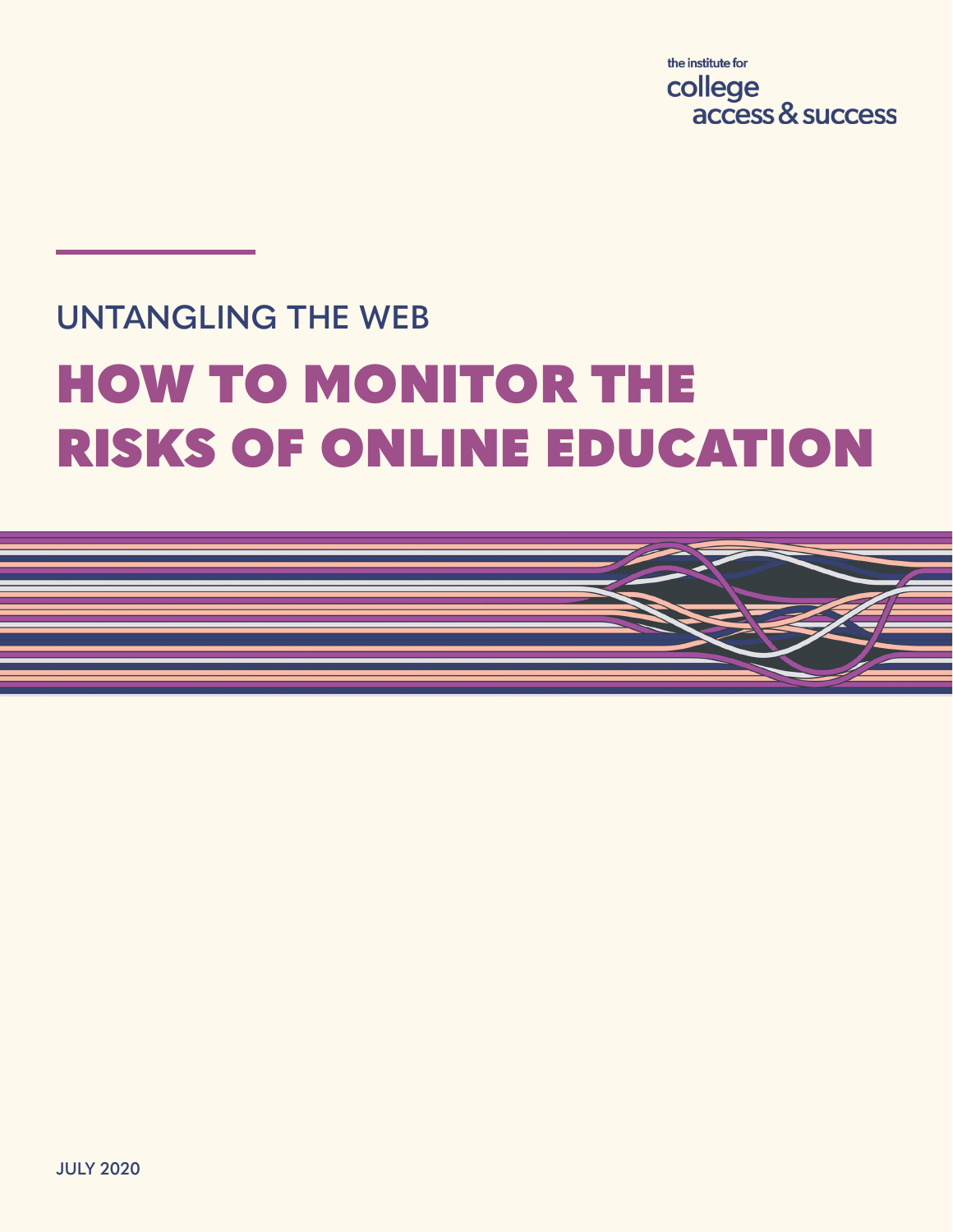# **Acknowledgements**

The Institute for College Access & Success is a trusted source of research, design, and advocacy for student-centered public policies that promote affordability, accountability, and equity in higher education. To learn more about TICAS, visit ticas.org and follow us on Twitter at @TICAS\_org.

This report was written by Brett Robertson. The project was supported by Arnold Ventures. We are grateful to our foundation partners and individual donors whose support makes TICAS' work possible. The views expressed in this paper are solely those of TICAS and do not necessarily reflect the views of our funders.

This report can be reproduced, with attribution, within the terms of this Creative Commons license: creativecommons.org/licenses/by-nc-nd/3.0/.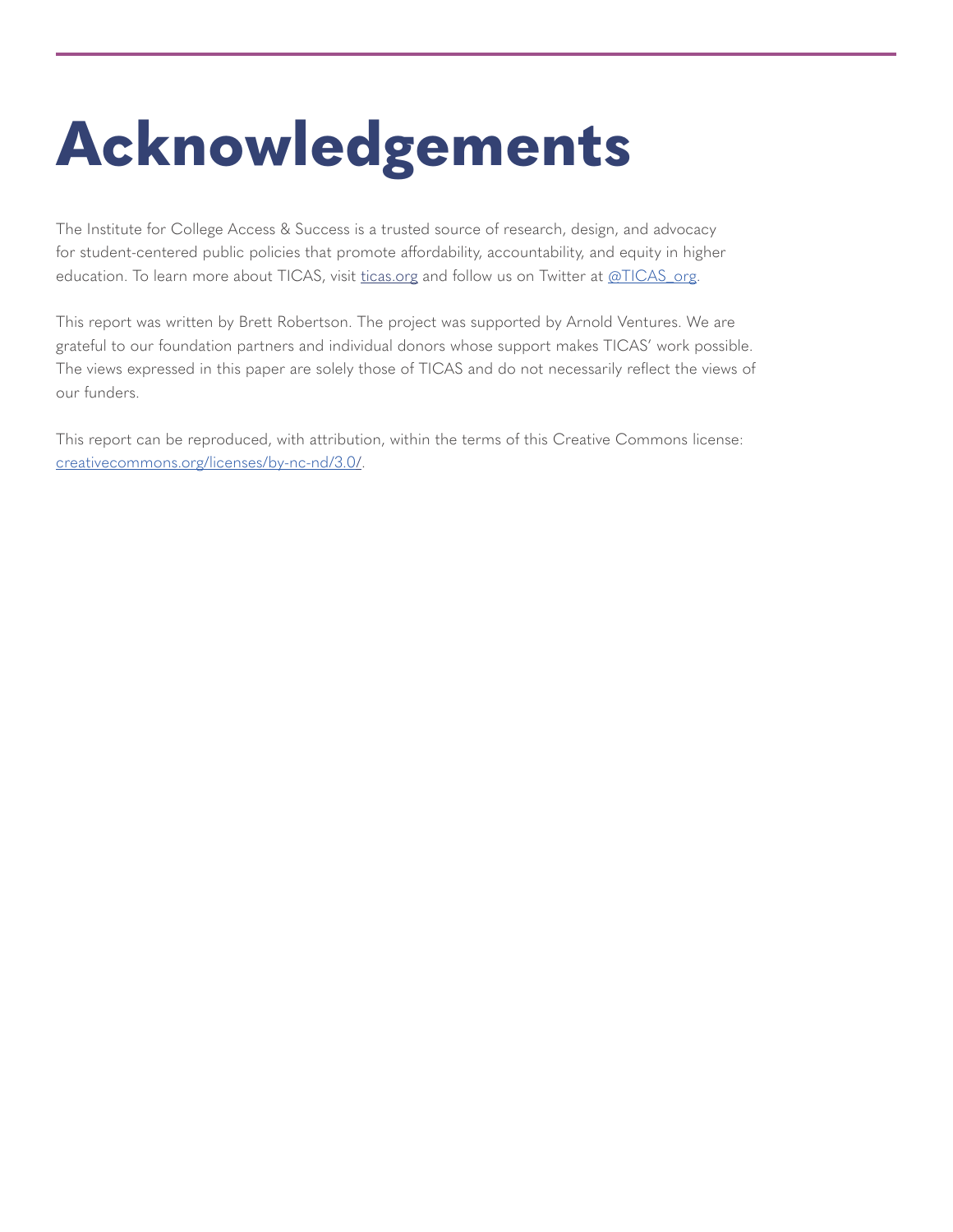# **Table of Contents**

| <b>Introduction</b>                                                                                             | 4              |
|-----------------------------------------------------------------------------------------------------------------|----------------|
| <b>The Risks of Online Education</b>                                                                            | 4              |
| Despite Its Popularity, Online Education is Unproven                                                            | $\overline{4}$ |
| Online Education Challenges Traditional Oversight Structures                                                    | 6              |
| <b>Three Steps to Greater Transparency</b>                                                                      | 7              |
| Problem 1: An Unplanned Mass Migration Online                                                                   | 7              |
| Recommendation 1: Institutions Moving Programs Online Should Report Changes                                     | $\overline{7}$ |
| Problem 2: Inability to Monitor the Quality of Online Education                                                 | 8              |
| Recommendation 2: The Department of Education Should Collect and Dissemi-<br>nate Key Data on Online Enrollment | 8              |
| Problem 3: Online Programs Need Greater Scrutiny                                                                | 9              |
| Recommendation 3: Oversight and Outcome Tracking                                                                | 9              |
| <b>Conclusion: Better Information Is Only a First Step</b>                                                      | 10             |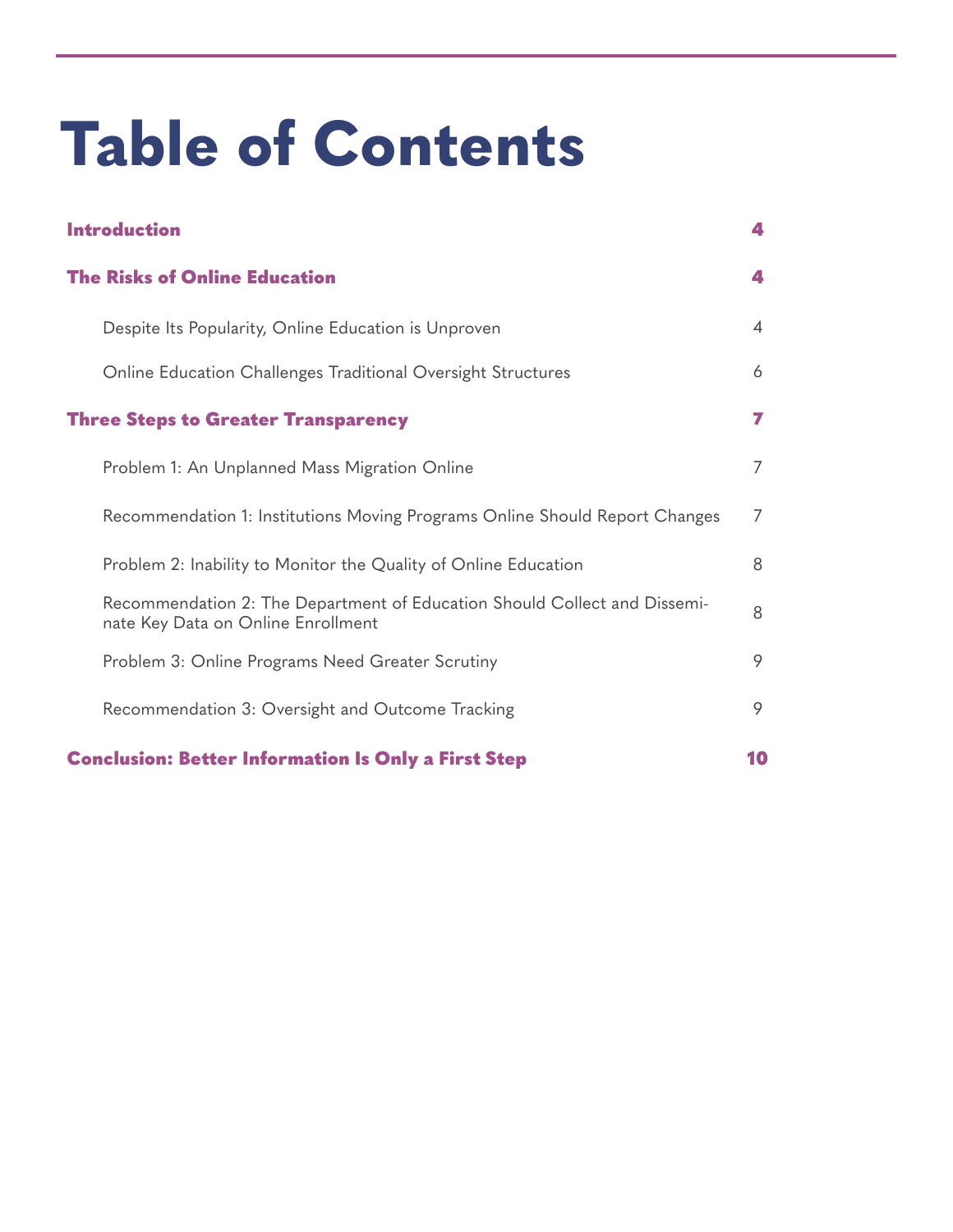### INTRODUCTION

One lasting legacy of the COVID-19 pandemic may be more students attending online classes at both traditional and fully online colleges. The efficacy of online education remains unproven, especially for students with academic or other challenges. And yet, both students and policymakers lack the data they need to assess whether online classes are serving students well.

Many observers see online classes as a permanent and growing feature of higher education.<sup>1</sup> Over the past several months, colleges and universities nationwide have closed their campuses and began offering their classes online. Colleges that partially reopen their campuses this fall are likely to continue to rely heavily on online classes for the foreseeable future.2 Predominantly and fully online universities had already grown substantially prior to the emergence of COVID-19 and may now see substantial enrollment increases.3

Online classes are the best, and often only, option in the midst of a pandemic. Some online programs have shown promise at expanding access, helping more students learn at a lower cost.<sup>4</sup> However, most online programs remain unproven, particularly on a large scale, and for students with gaps in academic preparation or other needs. The unprecedented shift to online education is a massive experiment with unknown consequences.

Despite the risks, it is challenging to assess the quality of online education. Key sources of data on colleges do not identify whether programs are online, making it impossible for students to make informed choices or for regulators to identify potential problems. Changes in data collection are needed to protect students, including data on the graduation rates, loan defaults, and other outcomes of online students. We recommend that the U.S. Department of Education:

- Track colleges that move online through pandemic-related regulatory waivers to allow future oversight.
- Collect data on online students in key student aid and higher education databases and publish key findings.
- Identify potentially problematic online programs and institutions by monitoring rapid growth, low student retention rates, and predatory recruiting practices in order to subject them to further scrutiny.

### THE RISKS OF ONLINE EDUCATION

#### **DESPITE ITS POPULARITY, ONLINE EDUCATION IS UNPROVEN**

In recent months, online education has been widely embraced as a solution to educational access during a pandemic. Yet despite its widespread adoption during a time of few options, the capacity of institutions to consistently deliver a high-quality online education to large numbers of students remains in doubt, especially for programs that are entirely online (rather than combining online and in-person instruction) and for students with academic and economic challenges. If online education is of lesser quality than in-person education, the growth of online education could lead to students wasting time and money and ending up with debts they will struggle to repay and an education that does not lead to improved job prospects.

In 1992, Congress cracked down on distance education – then known as correspondence schools – after a wave of abuses.<sup>5</sup> The so-called "50-50 rule" prohibited federal aid for colleges that offered more than half their programs, or enrolled more than half their students, via correspondence. In 2006, however, Congress repealed these limits on the amount of online education that colleges can offer,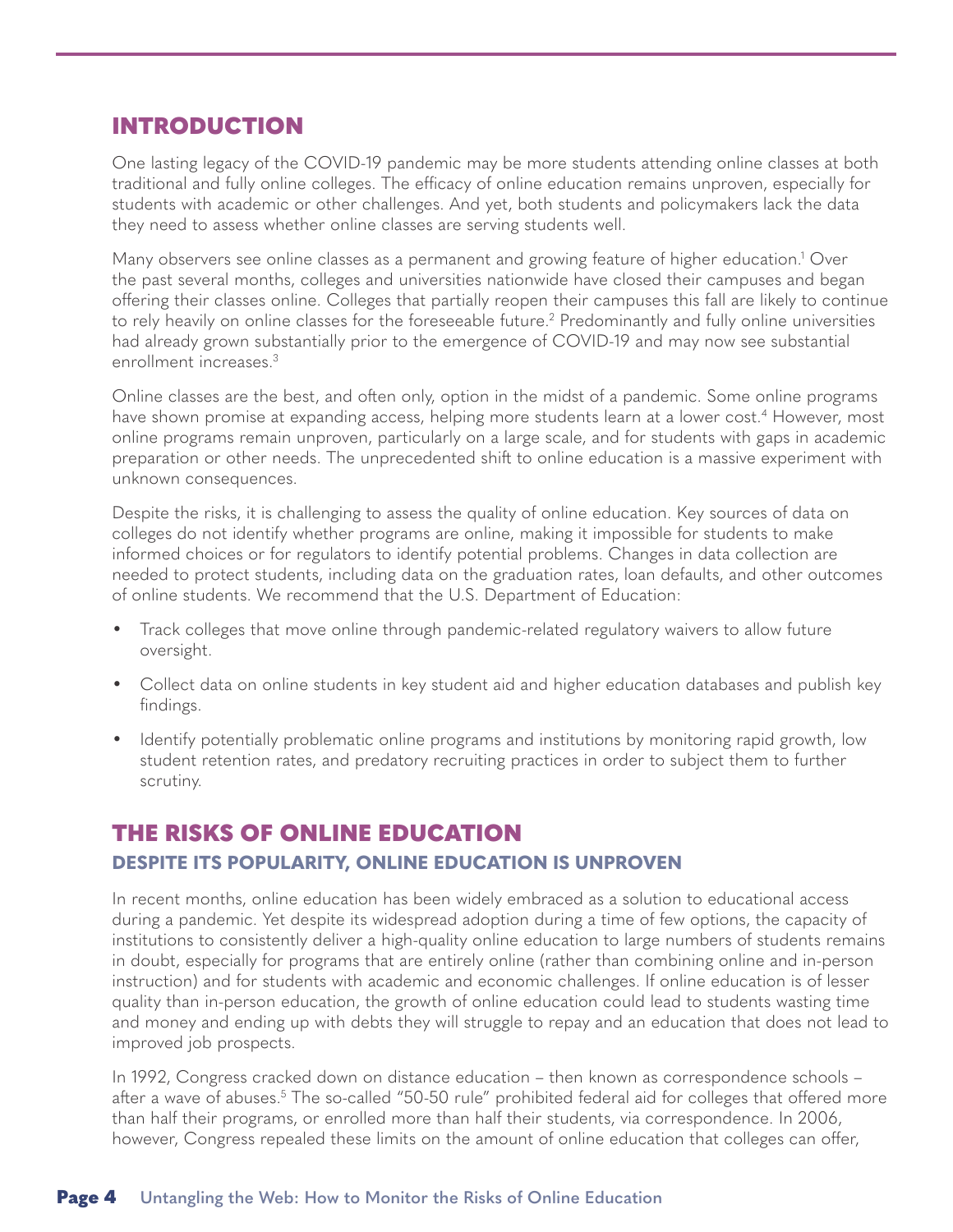enabling online colleges to expand rapidly.<sup>6</sup> In the decade leading up to 2018, the share of students enrolled in fully online programs increased from 4 percent to 16 percent.<sup>7</sup>

For-profit colleges quickly took advantage of the repeal of limits to online education. By 2018, half (50.4%) of for-profit college students were enrolled in fully online programs.8 These enrollments are highly concentrated at a few colleges: 15 for-profit colleges enroll over 75 percent of all fully online students at for-profit colleges and 43 percent of all students at for-profit colleges.<sup>9</sup> In recent years, the conversion of for-profit institutions to nonprofit or public status and the growth of online programs outsourced to online platform management companies have complicated the picture, evading rules that treat federally funded for-profit colleges differently from nonprofit and public institutions.<sup>10</sup>

The growth of online education reflects – at least in part – a growing demand from students. It can provide flexibility and access that traditional in-person instruction often cannot match, making it particularly valuable for working adults, single parents, and rural students who do not live near institutions of higher education.<sup>11</sup>

Some observers have long heralded online education's potential to improve college access and affordability because it has the potential to deliver quality courses at lower cost. Online classes also generate data on student engagement and learning that can be used to drive continued improvement. Because they continue to improve as technology advances, proponents of online education argue that existing research understates its potential benefits.

One program often cited as a success is Georgia Tech's academically selective graduate program in computer science. Offered at much lower costs, it served a group of students who otherwise would likely not have enrolled in further education. Some academic measures for this program indicate comparable learning outcomes for online and in-person programs, although on-time graduation rates lagged for online students.<sup>12</sup>

However, most research that systematically compares in-person to entirely online instruction is mixed. Learning outcomes often lag. For example, in a randomized study, Alpert, Couch and Harmon found that for students in an introduction to microeconomics course, fully online students scored 5 to 10 points worse on a final exam than in-person students did.13 Figlio, Rush, and Yin, also studying a large introductory microeconomics course, found that in-person students performed better than online students. The gaps were especially notable among Hispanic students, male students, and lowerachieving students.14

Krieg and Henson, using student-level data from a mid-size institution, found that students who had taken prerequisite courses online fared worse in subsequent courses, scoring "nearly one twelfth of a grade point lower" than students who took those classes in person.15

Disadvantaged students are particularly likely to struggle in online classes. Kaupp found that online classes "significantly exacerabte[d]" racial achievement gaps at California community colleges: Latino students enrolled online had "a nine percentage point lower success rate, grades that average twotenths of a grade point lower, and withdrawal rates over twice as high as Latino students in face-to-face sections of the same classes."<sup>16</sup>

Bettinger, Fox, Loeb, and Taylor found multiple negative effects for students taking a course online, instead of in-person, at a large for-profit university, particularly for students with lower GPAs in earlier classes.17 Students earned lower grades in classes taken online than students taking the same classes in-person, lower grades in subsequent courses for online course takers, and a higher likelihood of dropout. Specifically, for classes offered both online and in-person "students taking the course inperson earned roughly a B- grade (2.8) on average while if they had taken it online, they would have earned a C (2.4). Additionally, taking a course online reduces a student's GPA the following term by 0.15 points."18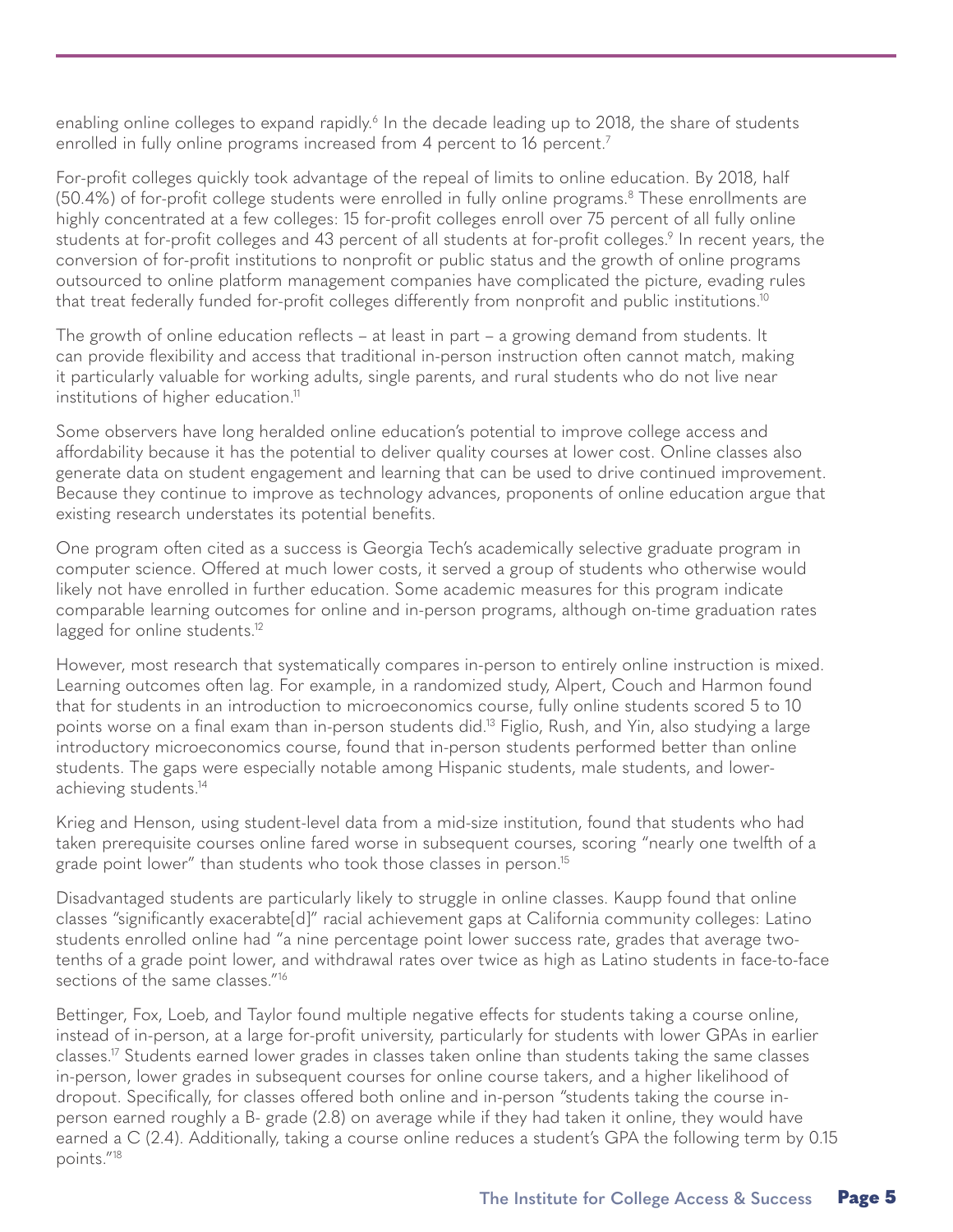Similarly, Xu and Jaggers, using statewide data across a range of institutions, found that both grades and persistence were worse for students in online courses relative to their in-person counterparts, particularly for students with lower GPAs, Black students, and men.<sup>19</sup>

Employers also apparently believe online institutions are lower in quality, at least when operated for profit. Deming and his colleagues posted fake resumes to job site boards and found that resumes listing a bachelor's degree in business from a for-profit online institution were 22 percent less likely to solicit a callback than a resume listing a nonselective public institution.20

Despite the necessity of online classes due to COVID-19, research suggests that there is not yet clear evidence that online instruction can adequately replace in-person instruction. As a bipartisan pair of former chairs of Council of Economic Advisers wrote last year, "While exceptions undoubtedly exist, the mixed performance of online education to date leaves us apprehensive about asking too much of online postsecondary education."21

#### **ONLINE EDUCATION CHALLENGES TRADITIONAL OVERSIGHT STRUCTURES**

Because the marginal cost of educating students is lower for online than for in-person instruction, it is possible for institutions to grow online programs more rapidly than in-person programs. Online classes are not limited by physical space, and can be expanded virtually without limit, particularly for institutions less concerned about quality.<sup>22</sup> The greater capacity for rapid expansion of low-quality online programs puts students at risk.

The U.S. Department of Education, states, and accreditors, commonly referred to as the triad and compared to a "three-legged stool," are collectively responsible for the oversight of quality in higher education. All three of these key regulators struggle to oversee online programs.

Because it has national scope and sets minimum standards for the approvals needed for federal funding, the Department of Education is in the strongest position to oversee online education. However, it is in the process of rewriting existing distance education rules and some observers are concerned that it will weaken requirements for "regular and substantive interaction" between students and faculty, the definition of a credit hour of learning, and the outsourcing of educational programs.<sup>23</sup> Weakening regular and substantive interaction requirements could result in courses where students have minimal or no contact with a subject matter expert. The credit hour is the basic unit measuring higher education; watering it down could result in credit hour inflation, which could mean a student completes a program of study woefully underprepared for the career they have studied. Allowing unlimited outsourcing of programs to unaccredited entities means there would be little oversight over program quality. These steps would seriously undermine the accountability of online education.24

States regulate online colleges as they do brick-and-mortar institutions. However, more than 1.2 million students enroll in institutions headquartered across state lines, complicating states' efforts to protect their own students.25 Nearly every state has joined an interstate reciprocity agreement managed by the National Council on State Authorization Reciprocity Agreements (NC-SARA) in which they recognize the oversight of colleges' home states. However, there are important questions about whether this agreement prevents states from protecting their own residents without doing enough to prevent abuses.26

Recent high-profile problems that have gone undetected by accreditors, notably ACICS, have shown the limitations of accreditor-based accountability.<sup>27</sup> Unfortunately, the Department has just further weakened the ability of accreditors to oversee institutional quality through new regulations issued in 2019.28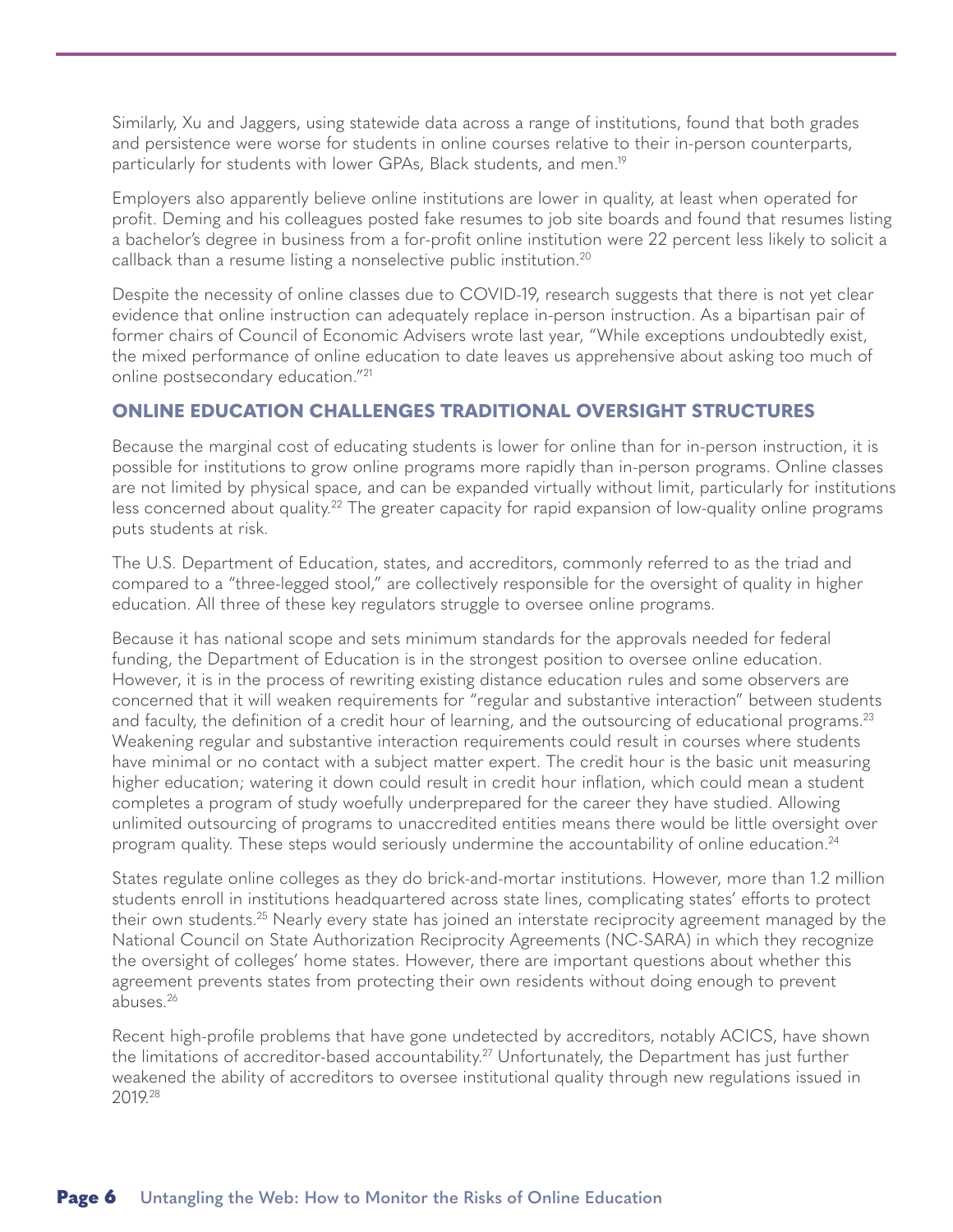All of these challenges underscore the need for greater transparency and accountability in online education, particularly as online enrollment has steadily grown.

#### THREE STEPS TO GREATER TRANSPARENCY **PROBLEM 1: AN UNPLANNED MASS MIGRATION ONLINE**

In a time of massive upheaval, the move to universal online learning has allowed students to continue their education. However, there are widespread questions about how rapid shifts online impacted quality.29 While colleges had to immediately respond to an unprecedented public health crisis, appropriate reviews of programs that remain online should be conducted in the coming months.

In March, the Department of Education authorized colleges to offer online education without seeking the normal approvals. The waiver lasts at least through the end of 2020. It also permits accrediting agencies to waive distance education review requirements through the same period. $30$ 

Substantive change reporting to accreditors is generally required when programs change their method of delivery, including creating an online version of an in-person program. Substantive change regulations require institutional review for, among other reasons, "[t]he addition of courses or programs that represent a significant departure from the existing offerings of educational programs, or method of delivery, from those that were offered when the agency last evaluated the institution."<sup>31</sup> These reviews are needed to examine questions such as: Can the program of study reasonably be completed online?<sup>32</sup> Do students have adequate internet access to be able to complete online coursework?<sup>33</sup>

There is no requirement that colleges disclose how they use the temporary COVID-19 waiver authority, even if these programs remain online permanently.<sup>34</sup> As a result, there is no way to know how institutions are handling the transition to online instruction, and we may never know.<sup>35</sup> It was necessary to grant institutions the flexibility to make these changes in the near term, but not to prevent information gathering about what colleges are doing.<sup>36</sup> In fact, the large-scale changes associated with the crisis makes this information more important than ever.

#### **RECOMMENDATION 1: INSTITUTIONS MOVING PROGRAMS ONLINE SHOULD RE-PORT CHANGES**

To permit normal oversight over programs that used emergency authority to move online, the Department should:

- Require colleges to report within 60 days: (1) which programs have exercised temporary regulatory flexibility to change their mode of instruction and whether they are affected wholly or partially and (2) what changes, including partnerships with private companies, have been made to accommodate the move online or other changes in program delivery.
- Require, within 30 days following the end of the national emergency, institutions to report to the Department the date when programs or institutions will transition back or plan to transition back to in-person instruction.
- Ensure institutions report the same information to accreditors and detail how they will demonstrate regular and substantive interaction between instructors and students and how the institution will maintain quality. For each institution impacted, accreditors should be required to report this information on their public web sites.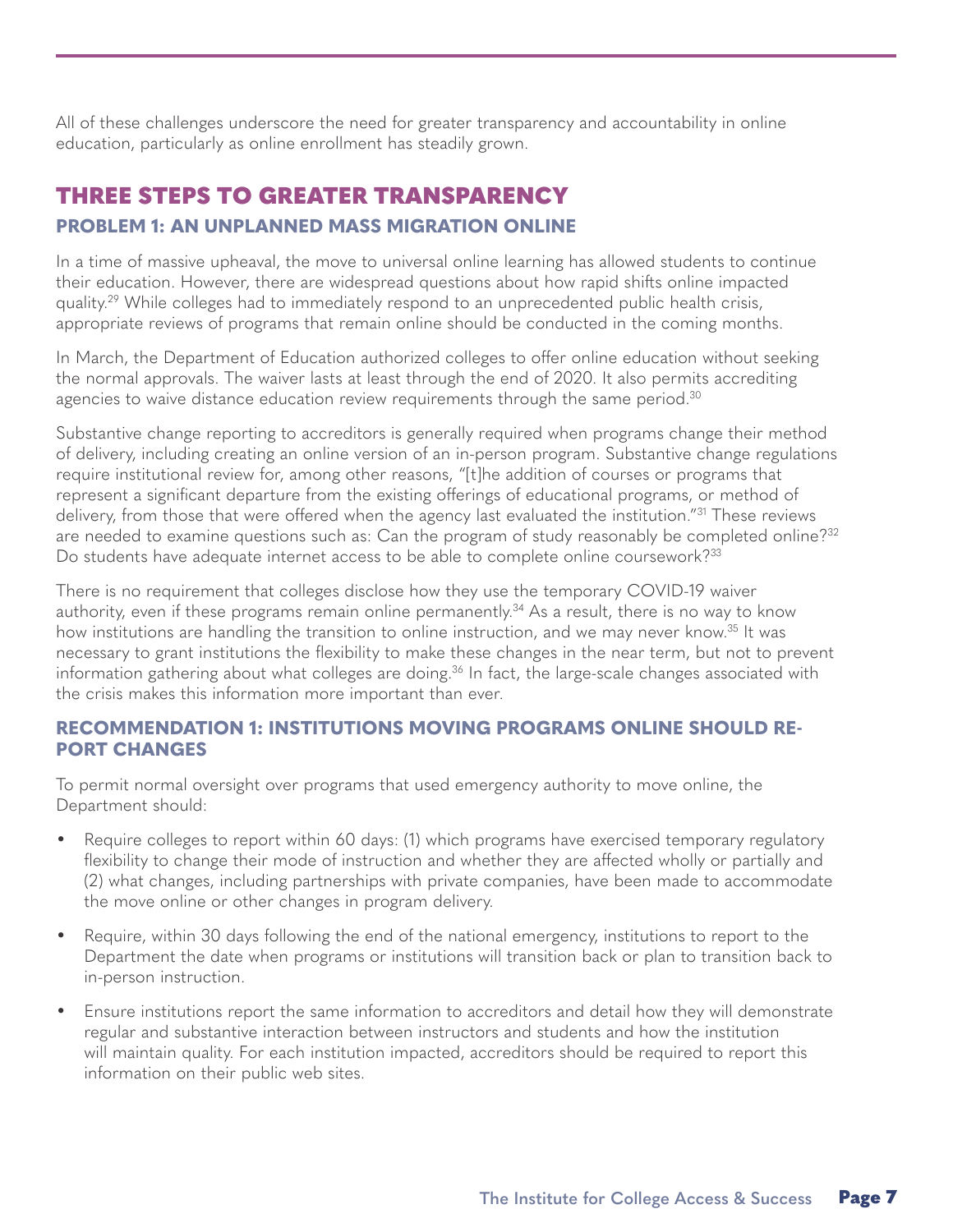#### **PROBLEM 2: INABILITY TO MONITOR THE QUALITY OF ONLINE EDUCATION**

The Department of Education collects data for both administrative and research reasons. These data are used to inform student choices, conduct oversight activities, and allow research and policy changes.

However, existing federal data systems largely lack the ability to differentiate between students enrolled and programs that are offered online, in-person, or in both formats. As a result, it is impossible to identify which online programs are serving students well and which pose risks to students and taxpayers through very low graduation rates, high student loan default rates, or other problematic student outcomes.

#### **RECOMMENDATION 2: THE DEPARTMENT OF EDUCATION SHOULD COLLECT AND DISSEMINATE KEY DATA ON ONLINE ENROLLMENT**

The Department of Education is charged with collecting and disseminating information about higher education, and it should lead the way in improving the landscape of information in online higher education. Specifically, it should:

• Collect data on online attendance for federal aid recipients within the National Student Loan Data System (NSLDS). The NSLDS database is the Department's central record for student aid. It contains data from schools, guaranty agencies, the direct loan program, and other U.S. Department of Education programs. This database provides a centralized, integrated view of federal student aid loans and grants that are tracked through their entire lifecycle from aid approval through disbursement and repayment.<sup>37</sup>

The Department should add a flag for distance education enrollment reporting to track the movement, and ultimately, outcomes for online students and programs. Consistent with the existing data collection efforts of the National Center on Education Statistics, for which colleges must already track and report students' online status, it should specify three statuses: exclusively online, partially online, and in-person.<sup>38</sup> Building on existing data reporting requirements will reduce administrative burdens on colleges.

• Add additional information to the Integrated Postsecondary Education Data System (IPEDS). IPEDS gathers information from every college, university, and technical and vocational institution that participates in the federal student financial aid programs. It provides basic data needed to describe  $-$  and analyze trends in  $-$  postsecondary education in the United States.<sup>39</sup>

The IPEDS Fall Enrollment survey currently captures exclusively online enrollments for students located in states other than the institution's state, but it should expand to capture exclusively distance education enrollment by the student's state. Because schools that participate in the NC-SARA reciprocity agreement already track and report these data to NC-SARA, this new data collection should involve no new burden on the institutions enrolling most online students. In addition, the outcome measures survey should be expanded to capture outcomes for students whose initial enrollment was exclusively online.

• Enact the College Transparency Act. The law is needed to allow the Department to collect data on students who do not access federal student aid.<sup>40</sup> For example, more than a quarter of all community college students receive no federal aid, and that number is substantially higher in some states.<sup>41</sup> Collecting data on all students is necessary to provide a more complete picture of online programs.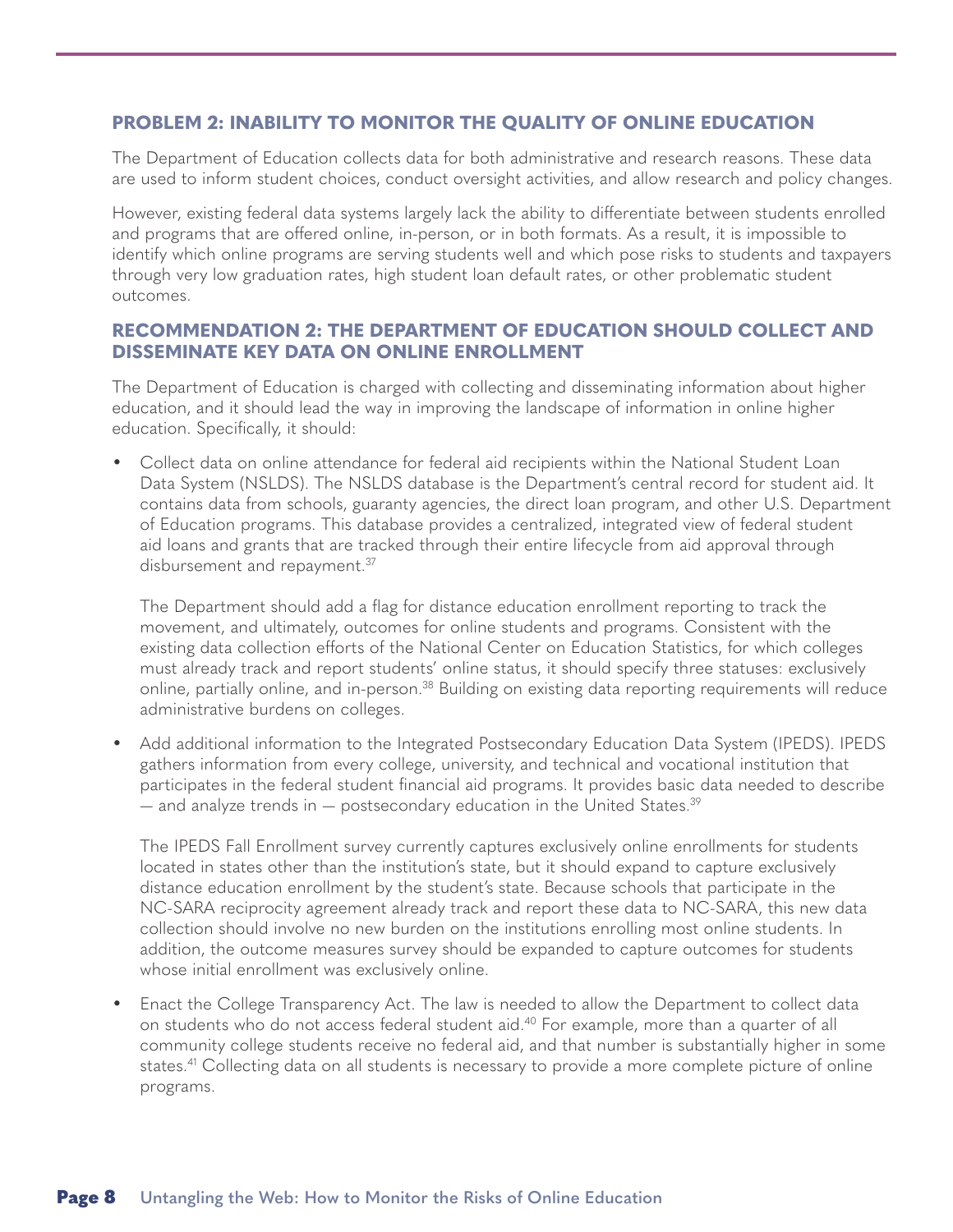Higher education oversight is a shared responsibility of the triad, but states and accreditors often lack independent, verified data on online students. There is also the potential that unscrupulous online institutions would seek to locate in states and shop for accreditors with lower levels of oversight. To ensure that its data is shared where needed, the Department should make the following additions to the Federal Student Aid Data Center, where it publishes updates from its administrative data:<sup>42</sup>

- Provide updates of the names and enrollment of institutions that have altered their operating status for the national emergency, including which institutions are offering exclusively online education in whole or in part and which institutions are temporarily closed, for 18 months following the start of the emergency.
- Once data is available, publish the loan repayment status of students enrolled exclusively online.
- Add reporting on Pell Grant and loan disbursements for exclusively online enrollment.

The Department should also publish data on online-only students on the College Scorecard. The Department's efforts to publish program-level information on the College Scorecard is an important contribution to informed student choice. Because average debt and earnings figures apply only to graduates, the Department should also collect and publish data on completion rates for onlineonly students by program. In conjunction with data on average student debt and earnings, as well as other metrics such as cohort default rate, this information should be used to help identify potentially problematic programs and institutions.

#### **PROBLEM 3: ONLINE PROGRAMS NEED GREATER SCRUTINY**

We do not yet have adequate information about the quality of online education, including which schools or programs are serving students well and which are putting students and taxpayers at risk. Yet online programs and schools have enormous potential to expand rapidly, raising the likelihood that a greater number of students will receive a substandard quality of education, and that they will end up with substantial debt without significantly increased job opportunities.

#### **RECOMMENDATION 3: OVERSIGHT AND OUTCOME TRACKING**

To gather insight into emerging problems, particularly in light of the potential for subpar online programs to expand rapidly, the Department should:

- Create a secret shopper program to ensure that colleges are providing accurate information to prospective students. In the past, several large online for-profit colleges engaged in high-pressure, emotionally manipulative, and often misleading or even fraudulent recruiting practices.<sup>43</sup> These practices came to light in part due to undercover investigations by the Government Accountability Office and *ABC News*. 44 The Department's secret shopper efforts should monitor both student recruitment and actual online instruction practices. Additional monitoring would both deter deceptive and aggressive recruiting, low quality, insufficient student/teacher interaction, while also bringing abuses to light as they arise.
- Create a data dashboard of potentially problematic programs, as measured by rapid enrollment growth and low retention rates. Rapidly growing programs may be at risk of diluted quality, and retention rates serve as an early indicator to identify emerging problems. Flagging these programs would highlight programs and colleges that pose greater risk to students and taxpayers.<sup>45</sup> The Department should use these data to target its oversight and share them with key regulators, such as the Office of the Inspector General, states, and accreditors.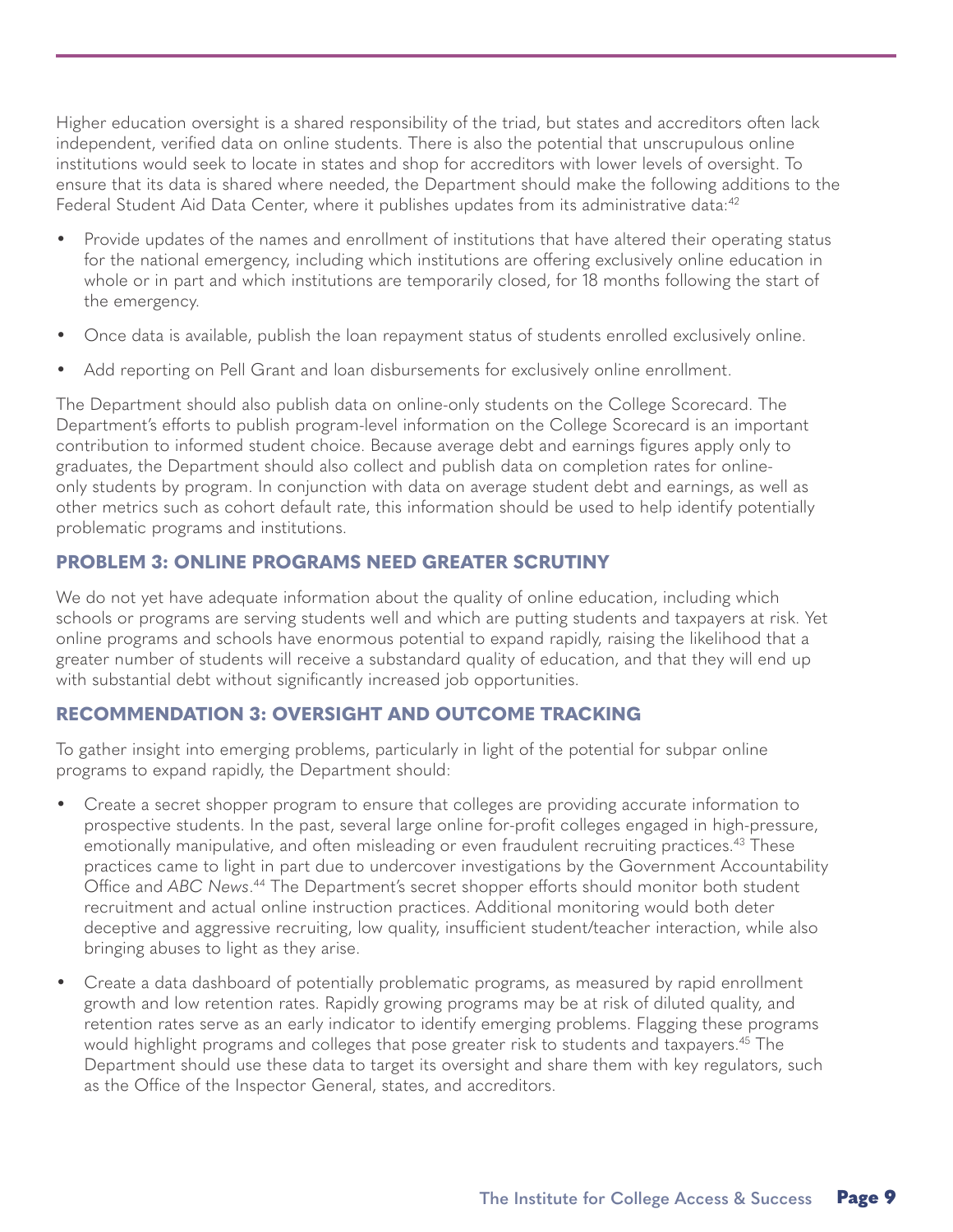#### **CONCLUSION: BETTER INFORMATION IS ONLY A FIRST STEP**

We are in an unprecedented moment in higher education, with a necessary online migration emphasizing the outstanding need for better information collection and transparency in online higher education. This report represents an effort to identify the necessary components for an adequate informational infrastructure.

However, transparency alone is insufficient. There is also a real need for greater accountability, in order to ensure that the growth of online education is able to meet pressing needs to expand opportunity, while adequately protecting students. Institutions and programs that do not meet minimal requirements as established by the triad should be sanctioned. Programs that are found to engage in deceptive, illegal, or substandard practices should likewise be closely scrutinized. Finally, programs or institutions that consistently fail to meet minimal outcome standards should not continue to be able to access federal financial aid. Reinstating the gainful employment rule, or similar accountability measures, is one way in which we can move from improved information to real accountability.

#### ENDNOTES

<sup>1</sup> Munslow, Julia. March 14, 2020, "Is online learning the future of higher education?" *Yahoo News*. https://yhoo.it/3dJw4lE; Joyce Lau, Bin Yang and Rudrani Dasgupta. March 12, 2020, "Will the coronavirus make online education go viral?", *Times Higher Education*. https://bit.ly/2ZzchR1

2 Harris, Adam. May 19, 2020, "The Nightmare That Colleges Face This Fall", The Atlantic. https://bit.ly/3eLme3R; See here for *The Chronicle of Higher Education's* updating tracker of college plans for the Fall semester: https://bit.ly/38jdgbW

<sup>3</sup> For example, six universities had more than 50,000 online-only students each in 2018. See e.g. Doug Lederman, December 17, 2019. "The Biggest Movers Online" *Inside Higher Ed*, https://bit.ly/31pTuKk; Abigail Hess, May 19, 2020. "'We are aggressively recruiting right now': How for-profit colleges are preparing for next semester", *CNBC*, https://cnb.cx/2YIlas9

4 Goodman, Joshua, Julia Melkers, and Amanda Pallais, September 17, 2017. "Can Online Delivery Increase Access to Education?". https://bit. ly/2YHKDlg

5 Whitman, David. March 9, 2017. "When President George H. W. Bush 'Cracked Down' on Abuses at For-Profit Colleges", The Century Foundation, https://bit.ly/2Bb63yx

6 S.1932 - Deficit Reduction Act of 2005, 109th Congress (2005-2006), https://bit.ly/3eKVlNI; See e.g. Sam Dillon, March 1, 2006. "Online Colleges Receive a Boost From Congress" *The New York Times*. https://nyti. ms/2NGYG4g

<sup>7</sup> "Learning at a Distance: Undergraduate Enrollment in Distance Education Courses and Degree Programs," US Department of Education,October 2011, https://nces.ed.gov/pubs2012/2012154.pdf; "The Evolution of the For-Profit College Industry: New Challenges for Oversight." December 2019. The Institute for College Access & Success. https://bit.ly/2NFcuwi

<sup>8</sup> National Center for Education Statistics, " Number and percentage distribution of students enrolled at Title IV institutions, by control of institution, student level, level of institution, distance education status of student, and distance education status of institution: United States, fall 2018". https://bit.ly/2AitlSC

9 Protopsaltis, Spiros and Sandy Baum, January 2019. "Does online education live up to its promise? A look at the evidence and implications for federal policy". https://bit.ly/3ihFLvg

<sup>10</sup> "The Evolution of the For-Profit College Industry: New Challenges for Oversight." December 2019. The Institute for College Access & Success. https://bit.ly/2NFcuwi

<sup>11</sup> Xu, Di and Ying Xu, March 2019. "The Promises and Limits of Online Higher Education". The American Enterprise Institute. https://bit.ly/2Y-**JkORT** 

<sup>12</sup> Goodman, Joshua, Julia Melkers, and Amanda Pallais, September 17, 2017. "Can Online Delivery Increase Access to Education?". https://bit. ly/2YHKDlg; Goel, A. and D. Joyner (2016). An experiment in teaching cognitive systems online. International Journal for Scholarship of Technology Enhanced Learning 1(1). https://b.gatech.edu/3ibY301

<sup>13</sup> Alpert, W. T., Couch, K. A., & Harmon, O. R. (2016). A randomized assessment of online learning. American Economic Review, 106(5), 378–382. https://doi.org/10.1257/aer

<sup>14</sup> Figlio, D., Rush, M., & Yin, L. (2013). "Is it live or is it internet? Experimental estimates of the effects of online instruction on student .<br>learning." Journal of Labor Economics, 31(4), 763–784. https://doi. org/10.1086/669930

<sup>15</sup> Krieg, J. M., & Henson, S. E. (2016). The educational impact of online learning: How do university students perform in subsequent courses? Education Finance and Policy, 11(4), 426–448. https://doi.org/10.1162/EDF-P\_a\_00196

<sup>16</sup> Kaupp, Ray. (2012). "Online Penalty: The Impact of Online Instruction on the Latino-White Achievement Gap." Journal of Applied Research in the Community College, v19 n2 p8-16, https://eric.ed.gov/?id=EJ1001604

<sup>17</sup> Bettinger, Eric P., Lindsay Fox, Susanna Loeb, and Eric S. Taylor (2017) "Virtual Classrooms: How Online College Courses Affect Student Success." American Economic Review, VOL. 107, NO. 9, September 2017, pp. 2855-75, https://bit.ly/2BLTTvQ

<sup>18</sup> Bettinger, Eric and Susanna Loeb. June 9, 2017, "Promises and pitfalls of online education", Evidence Speaks Reports, Vol 2, #15, https://brook. gs/2VvgDHl

 $19$  Xu, D., & Jaggars, S. S. (2013). "The impact of online learning on students' course outcomes: Evidence from a large community and technical college system." Economics of Education Review, 37, 46-57. https://doi. org/10.1016/j.econedurev.2013.08.001

<sup>20</sup> Deming, D.J., et. al, (2016). "The Value of Postsecondary Credentials in the Labor Market: An Experimental Study." American Economic Review, 106(3): 778–806, https://bit.ly/2ZnpFqX

<sup>21</sup> Goolsbee, Austan, Glenn Hubbard, and Amy Ganz. "A Policy Agenda to Develop Human Capital for the Modern Economy". https://bit.ly/31qy-JxY; See also Di Xu and Ying Xu. March 2019. "The Promises and Limits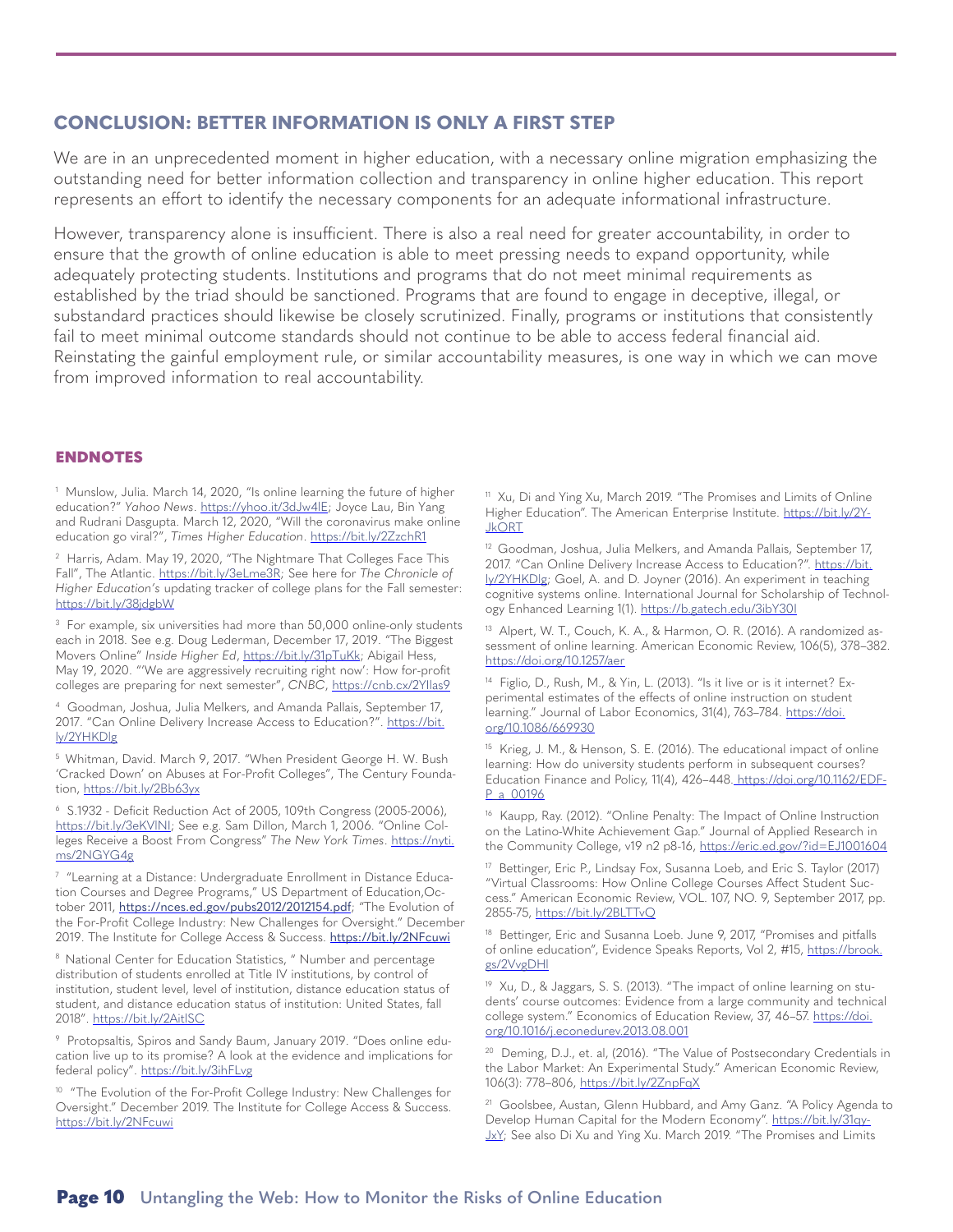of Online Higher Education". The American Enterprise Institute. https:// bit.ly/2YJkORT; "What We Know About Online Course Outcomes," April 2013, Community College Research Center, https://bit.ly/3dL4mEY; Spiros Protopsaltis and Sandy Baum. January 2019. "Does online education live up to its promise? A look at the evidence and implications for federal policy". https://bit.ly/3ihFLvg

22 Young, Jeffrey. June 19, 2018. "How Blockbuster MOOCs Could Shape the Future of Teaching", *EdSurge*. https://bit.ly/3dKS6Vc

<sup>23</sup> US Department of Education, Negotiated Rulemaking for Higher Education 2018-19, https://bit.ly/3idGCgl

<sup>24</sup> US Department of Education, Negotiated Rulemaking for Higher Education 2018-19, https://bit.ly/3idGCgl; Official Comment from Coalition on Distance Education and Innovation, Docket ID number ED-2018- OPE-0076-0845, https://bit.ly/3eLv2qr

<sup>25</sup> "Going the Distance: Consumer Protection for Students Who Attend College Online" The Institute for College Access & Success. https://bit. ly/2YLcgdw

<sup>26</sup> National Council for State Authorization Reciprocity Agreements (NC-SARA) website https://nc-sara.org/ accessed June 29, 2020; Letter from The Institute for College Access & Success et. al. to NC-SARA board, April 28, 2020, https://bit.ly/3i9rqRv; "Going the Distance: Consumer Protection for Students Who Attend College Online" The Institute for College Access & Success. https://bit.ly/2YLcgdw

<sup>27</sup> Flores, Antoinette. July 3, 2018. "The 85 Colleges That Only ACICS Would Accredit" Center for American Progress, https://ampr.gs/2BLLRT; Chris Quintana and Shelly Conlon, February 16, 2020. "This college was accredited by a DeVos-sanctioned group. We couldn't find evidence of students or faculty." USA Today. https://bit.ly/3eEUAWl; see also re: the weakness of accreditors Clare McCann and Amy Laitinen, November 19, 2019, "The Bermuda Triad, Where Accountability Goes to Die: Accreditors" https://bit.ly/3g7NwSs

28 84 FR 58834, November 1, 2019. Final Rule: Student Assistance General Provisions, The Secretary's Recognition of Accrediting Agencies, The Secretary's Recognition Procedures for State Agencies. https://bit.ly/38e1Q93; Paul Fain, November 1, 2019. " New Rules on Accreditation and State Authorization", *Inside Higher Ed*. https://bit.ly/31yS40h

<sup>29</sup> Carey, Kevin. March 13, 2020, "Everybody Ready for the Big Migration to Online College? Actually, No," *The New York Times*, https://nyti. ms/31ESGBB; Scott Jaschik. May 19, 2020. "The Online Risk," *Inside Higher Ed*, https://bit.ly/2ZnxbCb

<sup>30</sup> From Federal Student Aid IFAP guidance April 3, 2020. Subject: Guidance for interruptions of study related to Coronavirus (COVID-19): "the Department provides broad approval to institutions to use distance learning modalities without going through the standard Department approval process," https://bit.ly/2VsJbBx IFAP guidance 5/15/20 extended this permission through the end of 2020. https://bit.ly/2NGZari

31 34 CFR § 602.22, Substantive change, https://bit.ly/2NHNWTg

<sup>32</sup> Yoder, Steven. March 31, 2020. "Can hands-on career and tech programs go online during school shutdowns?" *The Hechinger Report*, https://bit.ly/2YJuUlL

33 McMurtrie, Beth. March 20, 2020. "The Coronavirus Has Pushed Courses Online. Professors Are Trying Hard to Keep Up." *The Chronicle of Higher Education*. https://bit.ly/2ZiYq0N

34 Schwartz, Natalie. May 18, 2020. "Ed Dept extends online education flexibilities to year end," Education Dive, https://bit.ly/3ic8UI0

<sup>35</sup> McMurtrie, Beth. March 20, 2020. "The Coronavirus Has Pushed Courses Online. Professors Are Trying Hard to Keep Up." *The Chronicle of Higher Education*. https://bit.ly/2ZiYq0N

36 Schwartz, Natalie. May 18, 2020. "Ed Dept extends online education flexibilities to year end," Education Dive, https://bit.ly/3ic8UI0

<sup>37</sup> US Department of Education, Federal Student Aid, "What is the National Student Loan Data System (NSLDS®) database?" webpage. https://bit.

#### ly/3igOY6L. Accessed June 29, 2020.

<sup>38</sup> "National Center for Education Statistics IPEDS 2019-20 Data Collection System, 2019-20 Survey Materials > Instructions" webpage. https://bit. ly/3idP92R. Accessed June 29, 2020.

<sup>39</sup> National Center for Education Statistics, "About IPEDS" webpage. https://bit.ly/3dLOXV3. Accessed June 29, 2020.

40 S.800 - College Transparency Act - 116th Congress (2019-2020). https://bit.ly/2ZztSbx

41 National Center for Education Statistics Fast Facts. "Do you have any statistics on financial aid for postsecondary undergraduates?" webpage. https://bit.ly/3gaRRnT

42 US Department of Education, Federal Student Aid Data Center. https:// bit.ly/2YH87ag

43 United States Senate Health, Education, Labor and Pensions Committee, July 30, 2012. "For Profit Higher Education: The Failure to Safeguard the Federal Investment and Ensure Student Success." https://bit.ly/3igRl-**GH** 

44 United States Government Accountability Office, October 2011. "For-Profit Schools: Experiences of Undercover Students Enrolled in Online Classes at Selected Colleges." https://bit.ly/2BeGVaa; Chris Cuomo et. al. August 16, 2010. "ABC News Investigates For-Profit Education: Recruiters at the University of Phoenix," https://abcn.ws/2AhTZLm

45 Leonhardt, David and Sahil Chinoy. May 23, 2019. "The College Dropout Crisis," *The New York Times*, https://nyti.ms/3id7L30